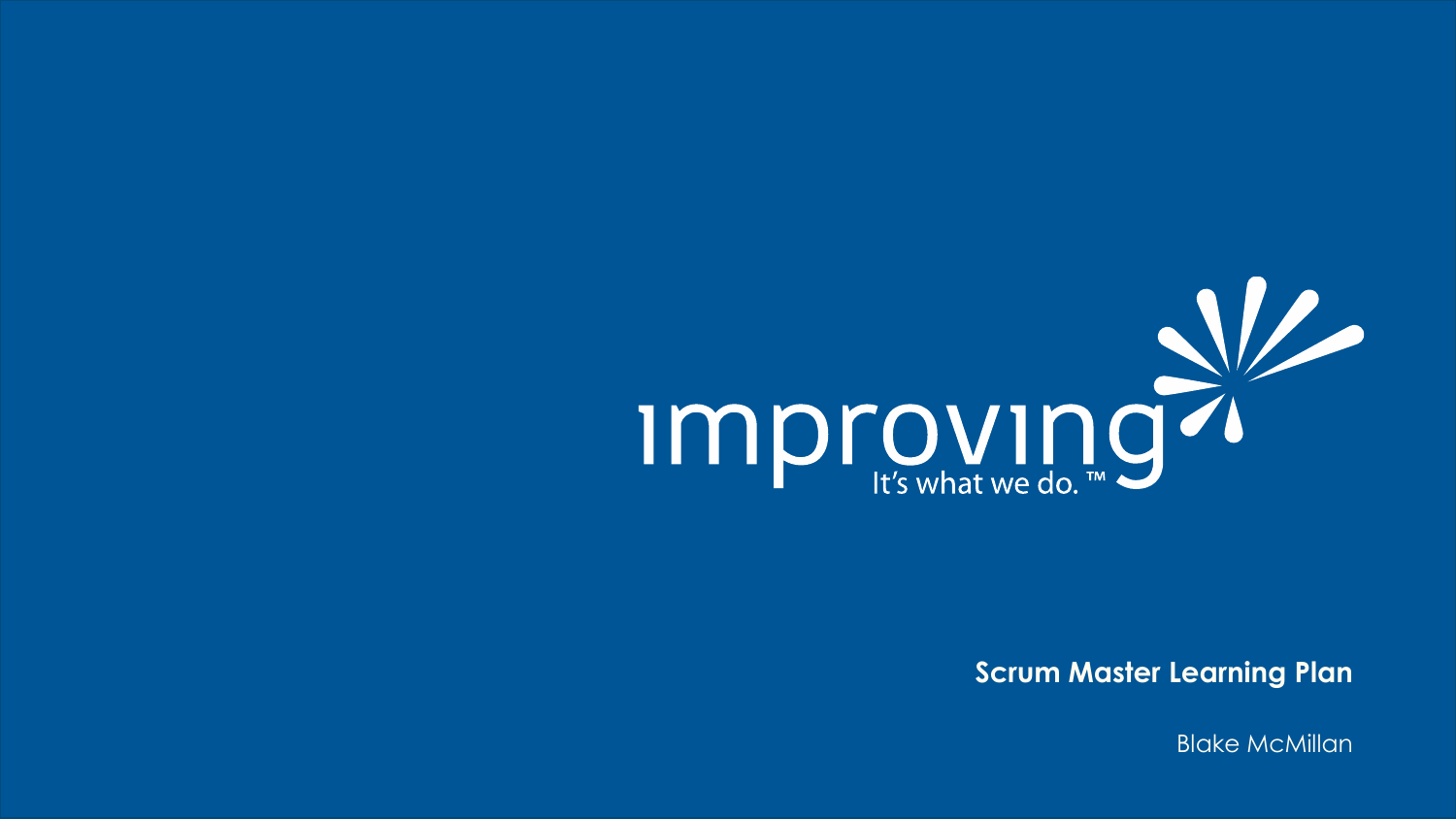### **Scrum Master Learning Plan Overview**

o Introductory Materials

**o** Training & Certification

Additional Resources

**o** Building Community

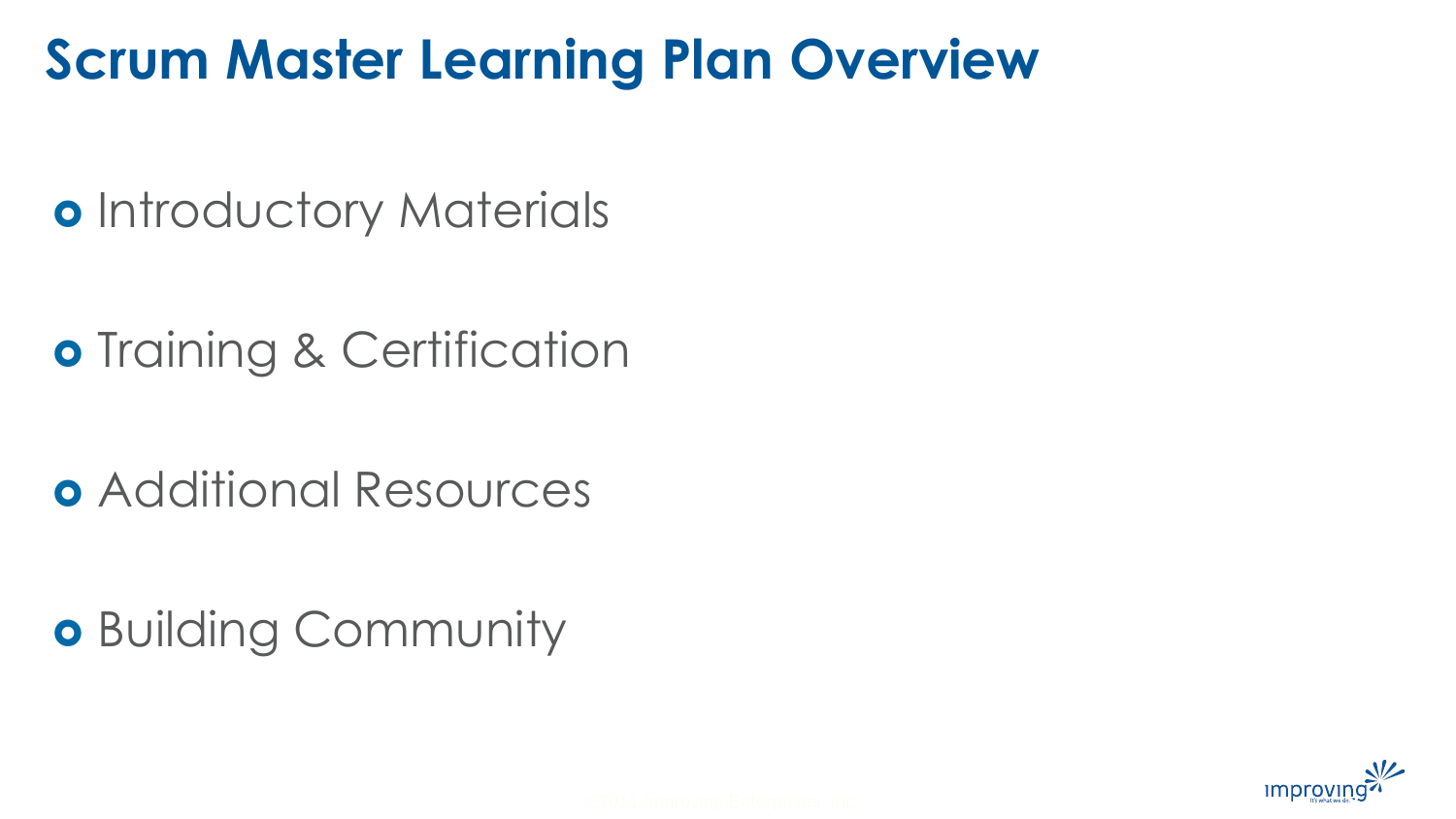# **Scrum Master Introductory Materials**

[Agile Manifesto](http://agilemanifesto.org/) – Agile Values & Principles

- **o** [Scrum Guide](https://www.scrumguides.org/scrum-guide.html)  Scrum Source Material Ken Schwaber & Jeff Sutherland
- **o** Scrum A Pocket Guide 2<sup>nd</sup> ed. **o**Gunther Verheyen

**o** Scrum Mastery **o**Geoff Watts





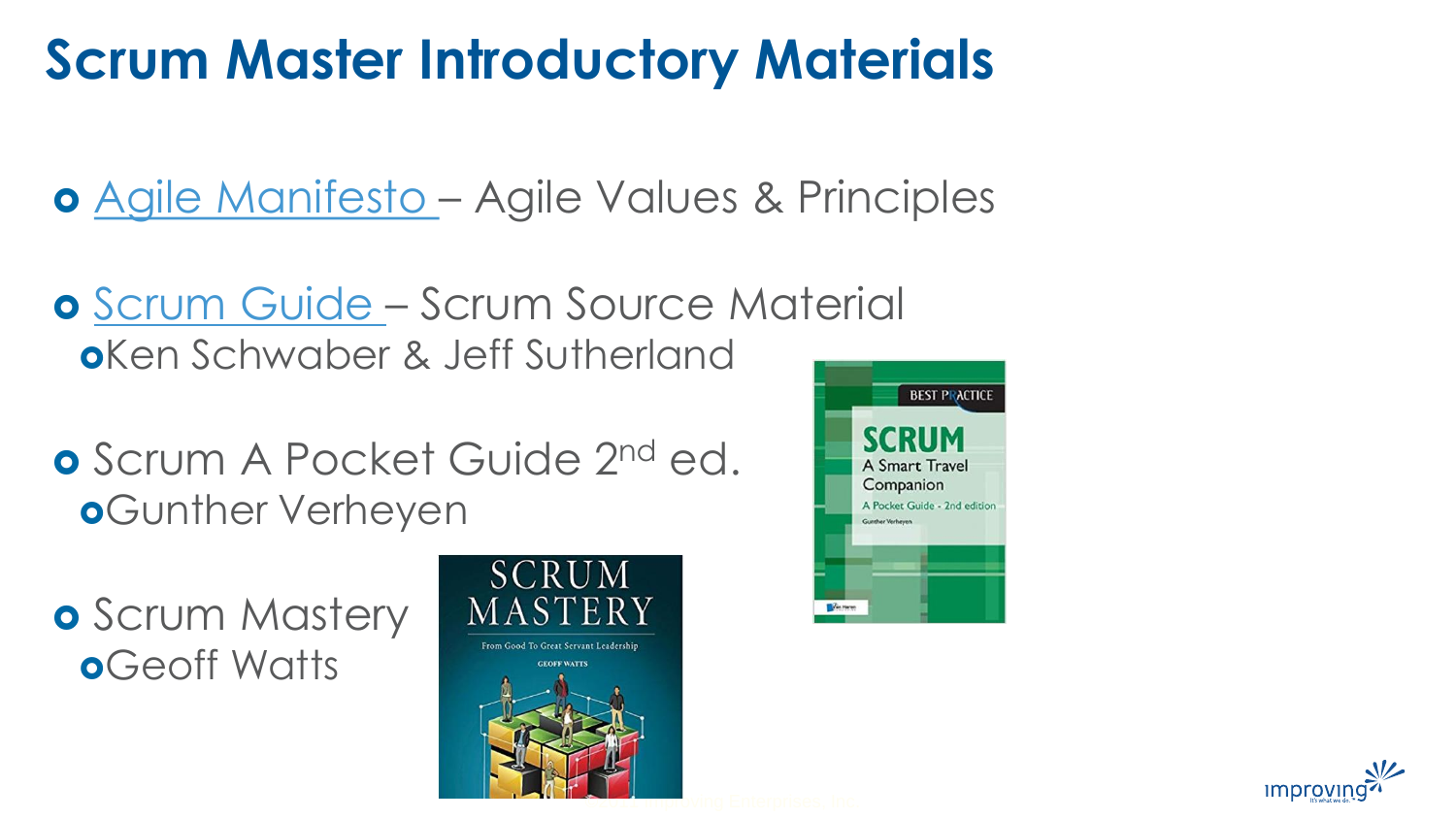# **Scrum Master Certification**

| Scrum.org                                                                                                   | <b>Scrum Alliance</b>                                                                              |
|-------------------------------------------------------------------------------------------------------------|----------------------------------------------------------------------------------------------------|
| <b>Offers Classroom training</b><br>Uses Assessments to confirm<br>understanding with increasing difficulty | <b>Classroom training required</b><br>Uses Assessments to confirm<br>understanding for entry level |
| <b>PSMI</b>                                                                                                 | <b>CSM</b>                                                                                         |
| Classroom training optional<br>85% minimum score on assessment<br>No renewal required                       | Classroom training required<br>74% minimum score on assessment<br>Bi-annual renewal required       |
| <b>PSMII</b>                                                                                                | A-CSM                                                                                              |
| Same optional classroom training as PSM I<br>85% minimum score on assessment<br>No renewal required         | <b>Classroom training required</b><br>Time in role requirement<br>Bi-annual renewal required       |
| <b>PSM III</b>                                                                                              | <b>CSP-SM</b>                                                                                      |
| Same optional classroom training as PSM I<br>85% minimum score on assessment<br>No renewal required         | Classroom training required<br>Time in role requirement<br>Bi-annual renewal required              |
|                                                                                                             | improving?                                                                                         |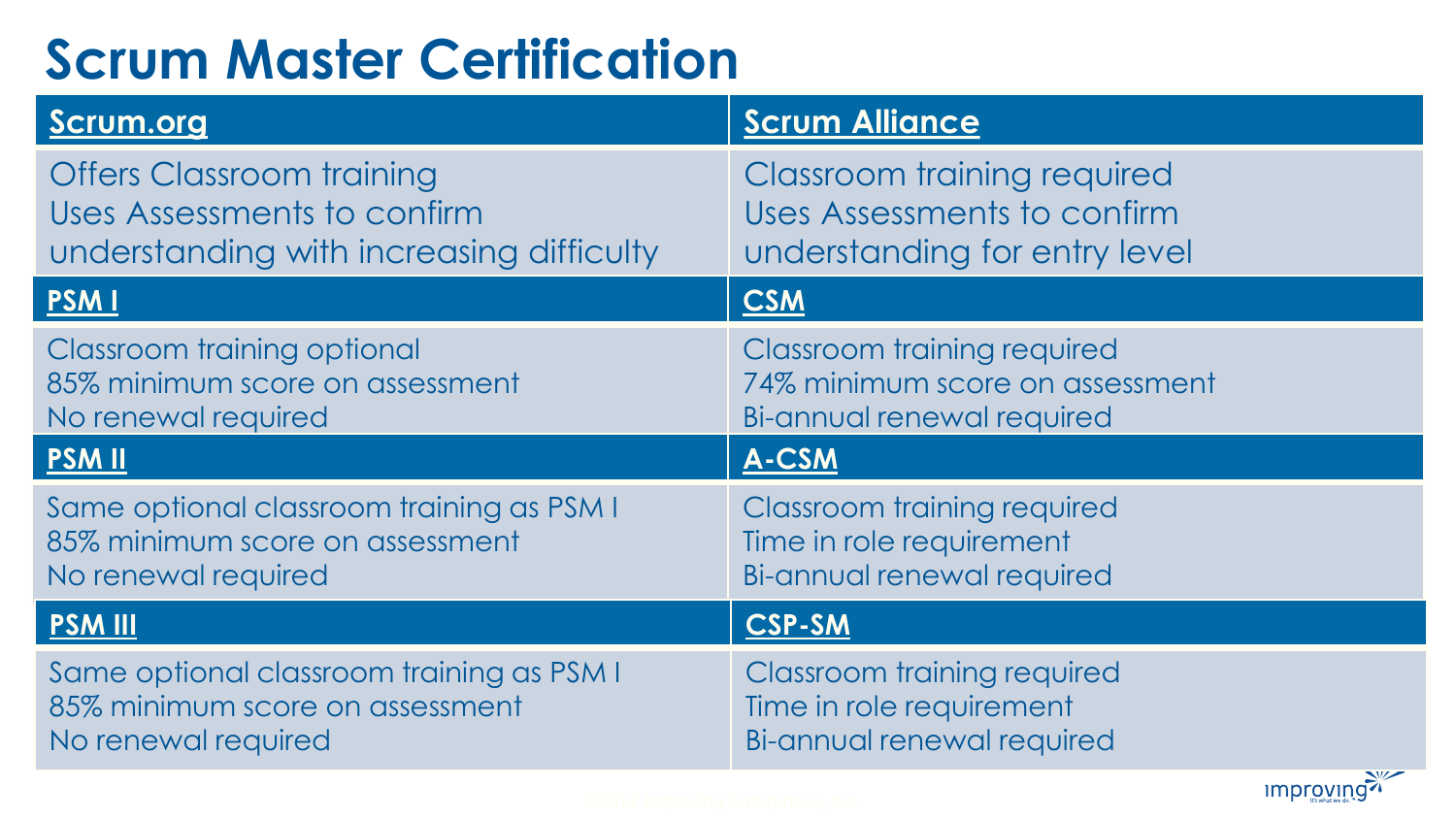### **Professional Scrum Master Training with Improving**

[Professional Scrum Master Training Schedule](https://improving.com/training/class/professional-scrum-master-certification)

### Course Details:

- The Professional Scrum Master (PSM) course is a 2-day course that covers the principles and empirical process theory underpinning the mechanics, rules and roles of the Scrum framework.
- Advanced tools for servant-leadership are provided to increase a Scrum Master's effectiveness. These tools relate to behavioral shifts, working with people and teams, coaching and facilitation techniques, and addressing the organization.

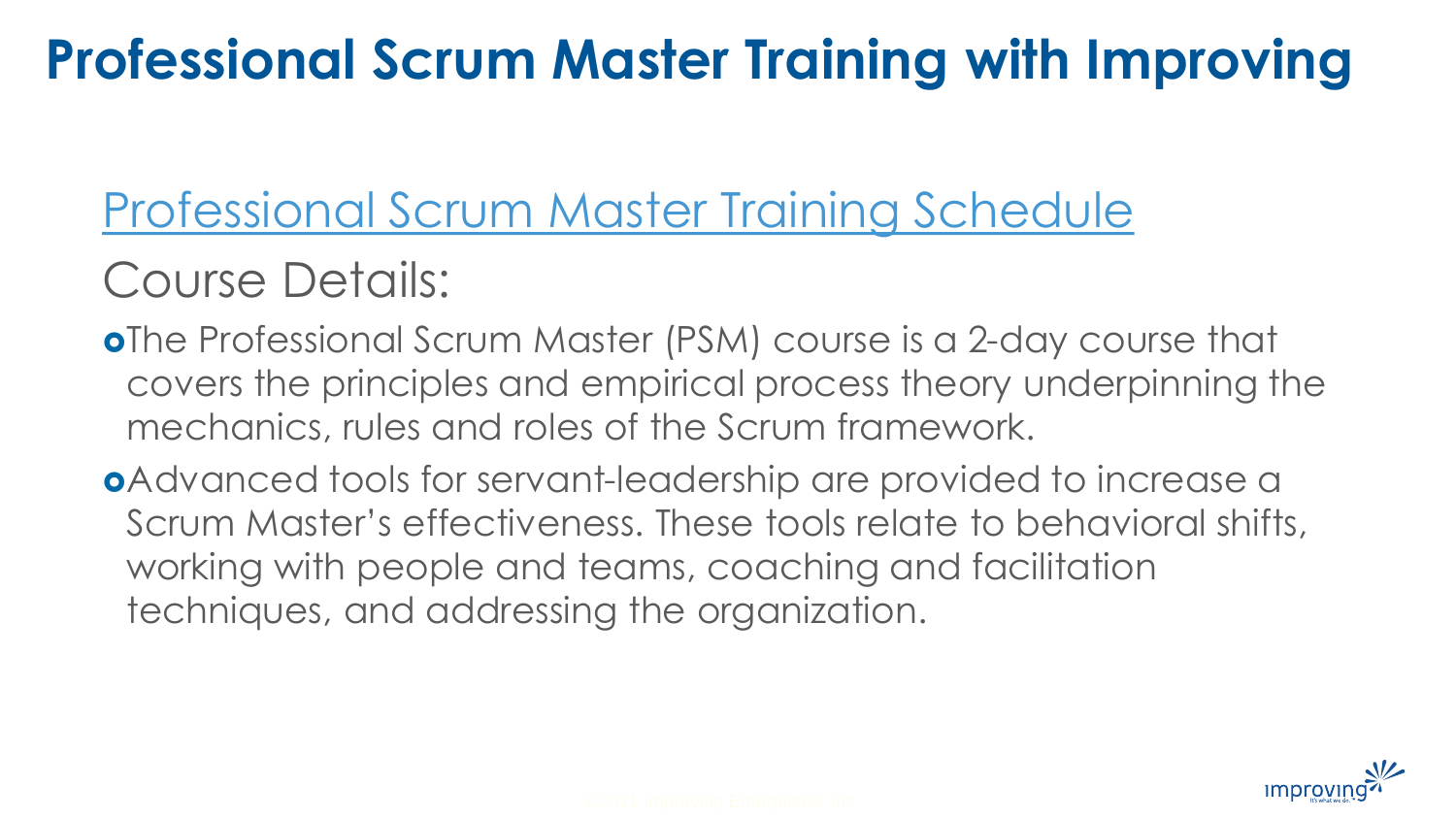### **Additional Resources**

[Suggested Reading for the Professional Scrum Master](https://www.scrum.org/resources/suggested-reading-professional-scrum-master)

Books, Videos, Scrum.org blogs, Community Forums

#### [The Scrum Master Learning Path](https://www.scrum.org/pathway/scrum-master)

- **o** Understanding and Applying Scrum/Empiricism
- **o** Developing People and Teams
- **Managing Products with Agility**
- **o** Developing and Delivering Products Professionally
- **o** Evolving the Agile Organization

[Soul of Scrum](https://soulofscrum.com/)

Blog, Resources, Agile Games